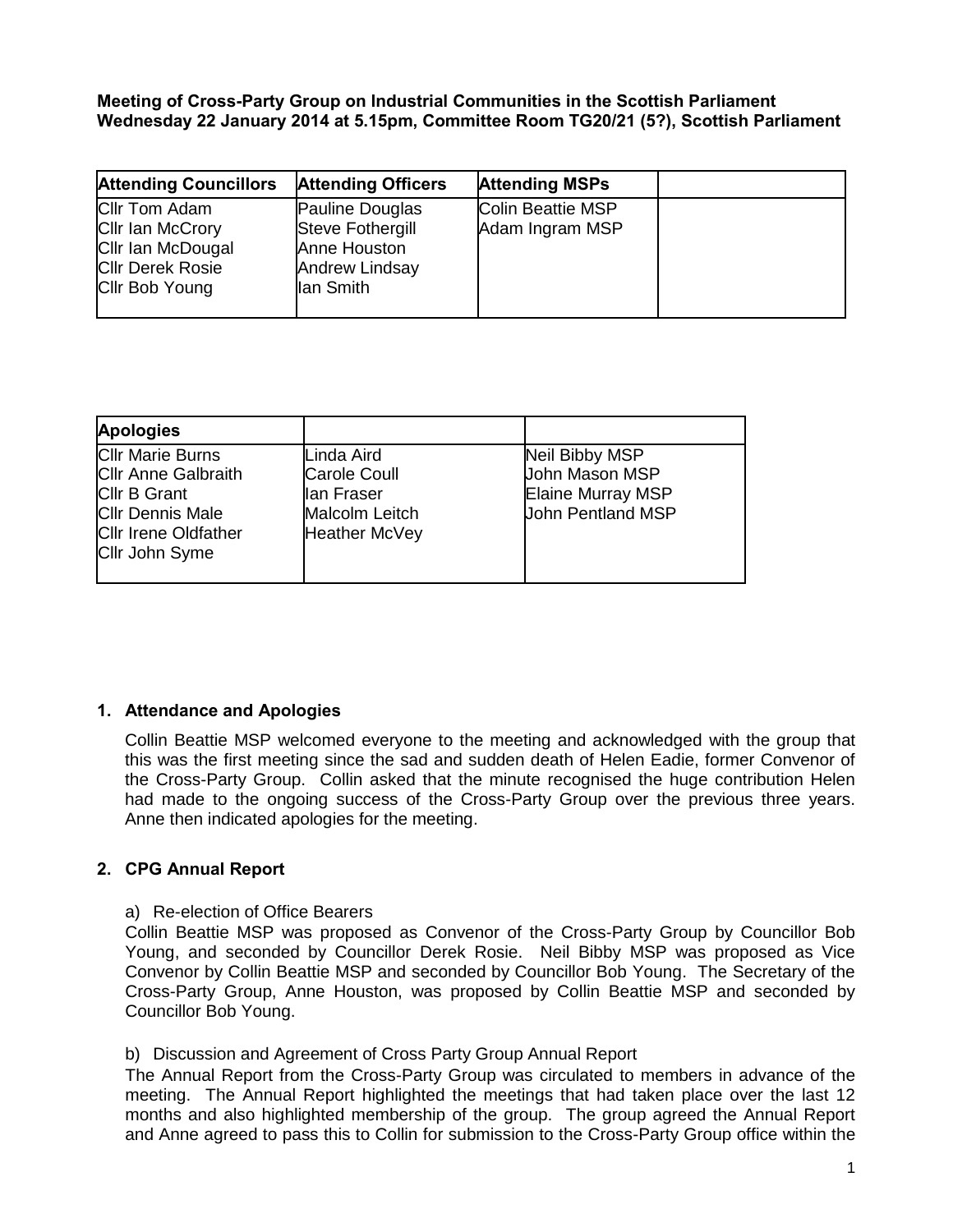Scottish Parliament as required. There were a number of new members who had expressed interest in the Cross-Party Group who included Jayne Baxter MSP, Cameron Buchanan MSP, and Cara Hilton MSP.

## **3. Note of Cross Party Group Meeting, 30 October 2013**

The minute of the previous meeting was approved.

# **Rebuilding the Economy of Scotland's Industrial Communities – Revised ICA Ten Point Plan Document**

### **1. Cross-Party Group Priorities**

Anne introduced the Ten Point Plan to the group and highlighted the background to this, before handing over to Steve Fothergill, who talked the group through the main priorities within the Plan. The Scottish version of the Ten Point Plan was adopted by the ICA Scotland Committee on 15 January 2014 and highlighted a set of aspirations for the Industrial Communities Alliance, many of which have been underway for a significant amount of time. Steve suggested that it would be useful for the Cross-Party Group to pick up on a number of the priorities within the Ten Point Plan and, indeed, felt that the Cross-Party Group priorities in the Ten Point Plan had some synergy together. *(At this point, Collin Beattie suggested that agenda items 4 and 5 be considered together, which was agreed by the group)*.

The topic of **job creation** was discussed at length and it was agreed that job creation would continue to be a priority for the Cross-Party Group, and it was furthermore agreed that the Cross-Party Group should write to Angela Constance to explore the possibility of an extended job creation scheme that could be targeted at those areas with their own economic opportunities. In addition, it was suggested that this correspondence should also refer to the possibility of the extension of Community Jobs Scotland to the private and public sector.

The issue of **rural transport** was raised and, in particular, the need to offer young people the opportunity of transport in order for them to take up job opportunities, and particular reference was made to scooters being available for young people in the Coalfield Community Transport Organisation which were not being able to be used due to a lack of funding. Adam Ingram MSP agreed to follow this up. He also suggested that it might be useful to explore the People and Communities Fund with regard to how anchor organisations within communities like Coalfield Regeneration Trust are funded. It was therefore suggested that the Cross-Party Group should write to Margaret Burgess on this topic.

The topic of **employability** was also raised in the context of the Work Programme, and it was highlighted by Ian McCrory of Fife Council that a presentation was being made by Ingeus and Working Links to discuss how they could support the local community planning partnership.

The issue of **procurement** as a development tool in terms of improving the local economy was discussed. However, Adam Ingram indicated that legislation was still at an early stage and some months away from completion. One of the main priorities for the legislation would be that local authorities would now have to report on community benefits. It was agreed that this legislation should be considered later in the year in terms of the Cross-Party Group meeting.

The issue of **zero-hours contracts** was also raised and Ian McCrory highlighted the fact that this was out for consultation and that the results of the consultation might inform future discussions. He also reminded the group that there is currently a Scottish Government